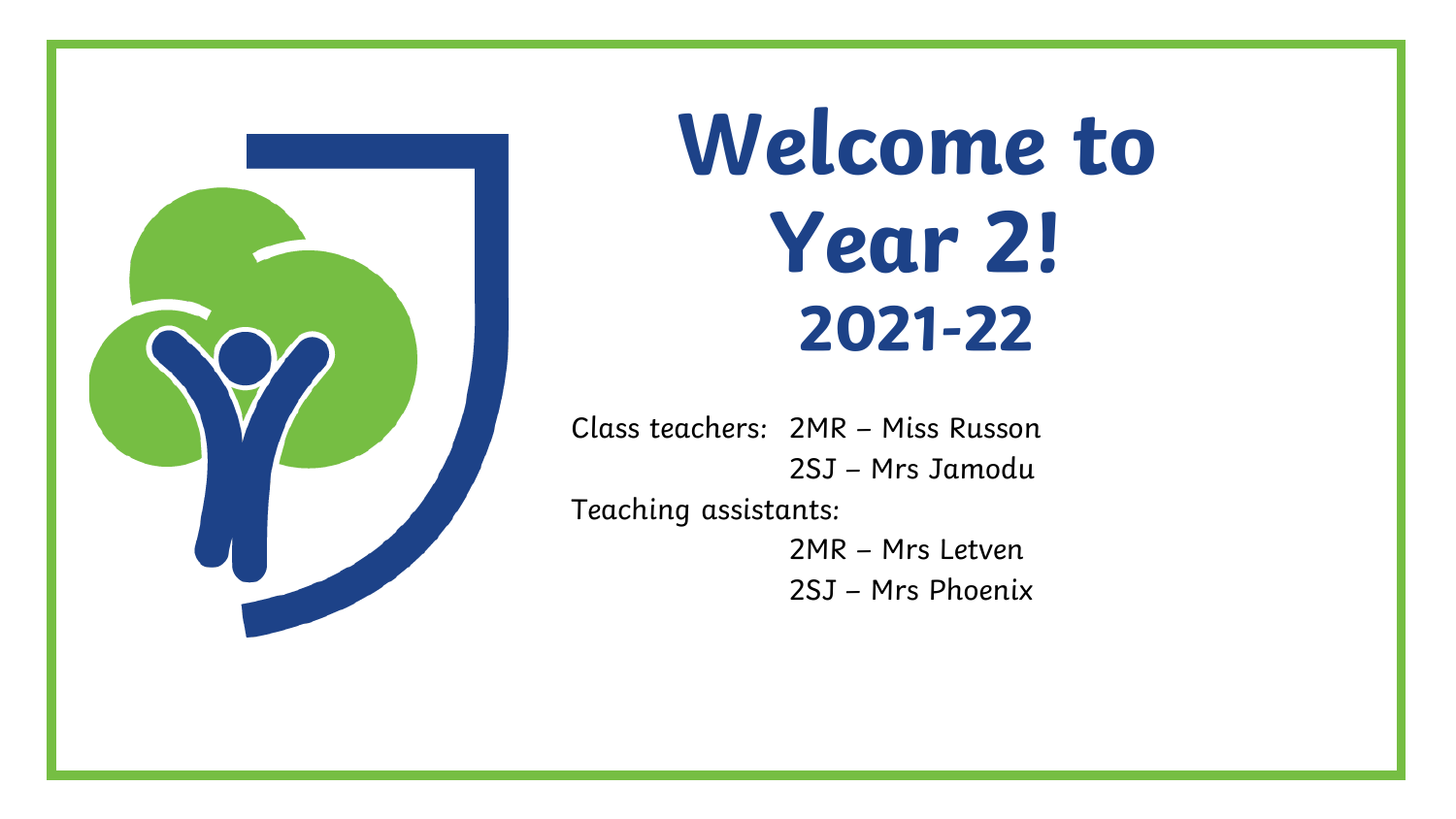### **Year 2 curriculum**

- The structure of the day is similar to Year 1 the children are in flexible groups for maths and literacy and they will have time in the learning areas each day.
- Each day is varied. We teach a broad and balanced curriculum with regular history, geography, music, ICT, RE, art, PE and PSHE lessons.
- By the end of the year we are hoping for every child to be writing consistently in joined handwriting.

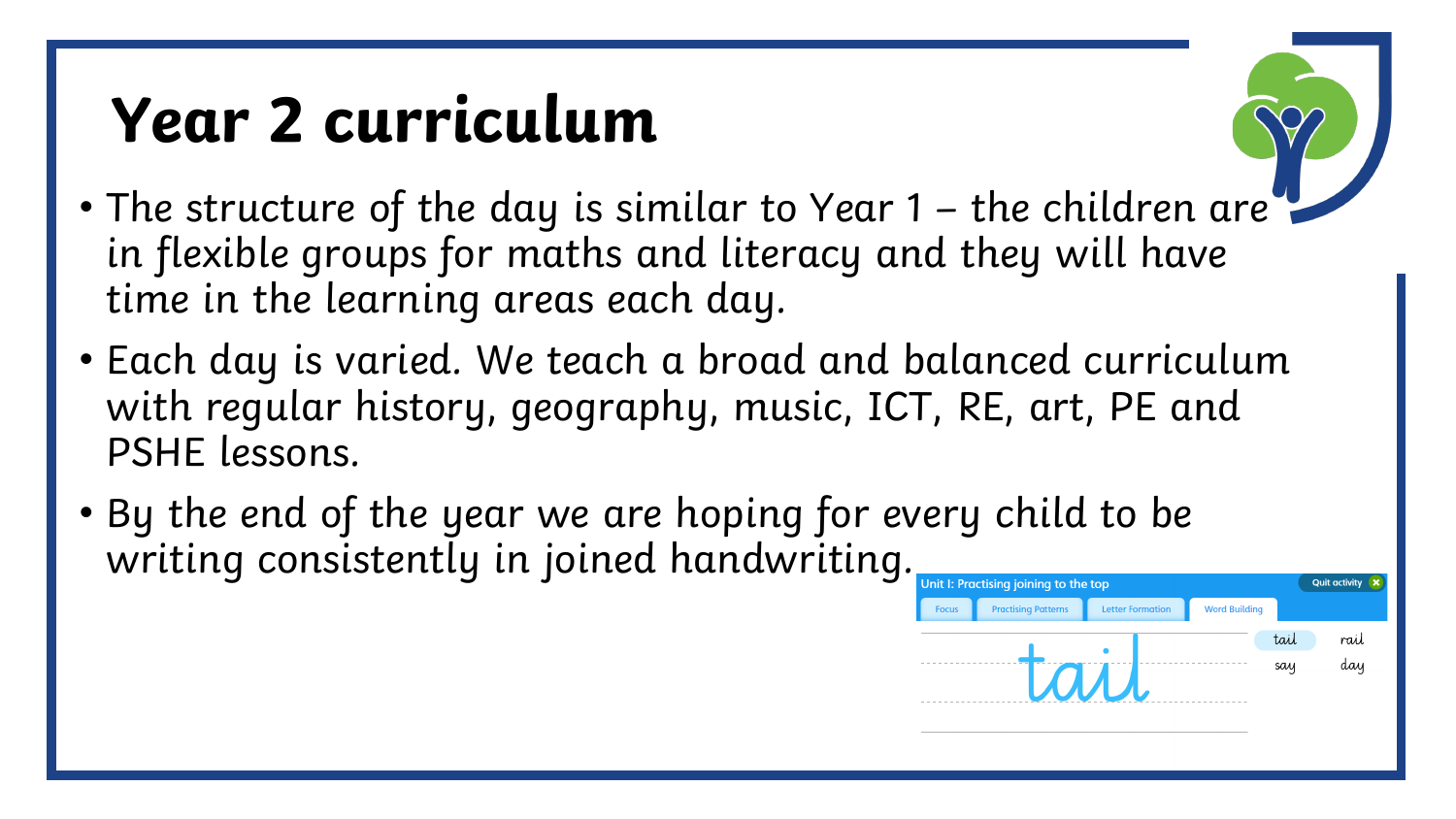### **Year 2 curriculum**



- The next slide shows the curriculum overview for the year. It contains the topics, experiences and key texts we will be using so that you can support your child's learning at home.
- Each half term we will add a half termly grid to the website so that you can see the topics we are learning about and some of the objectives we are working towards.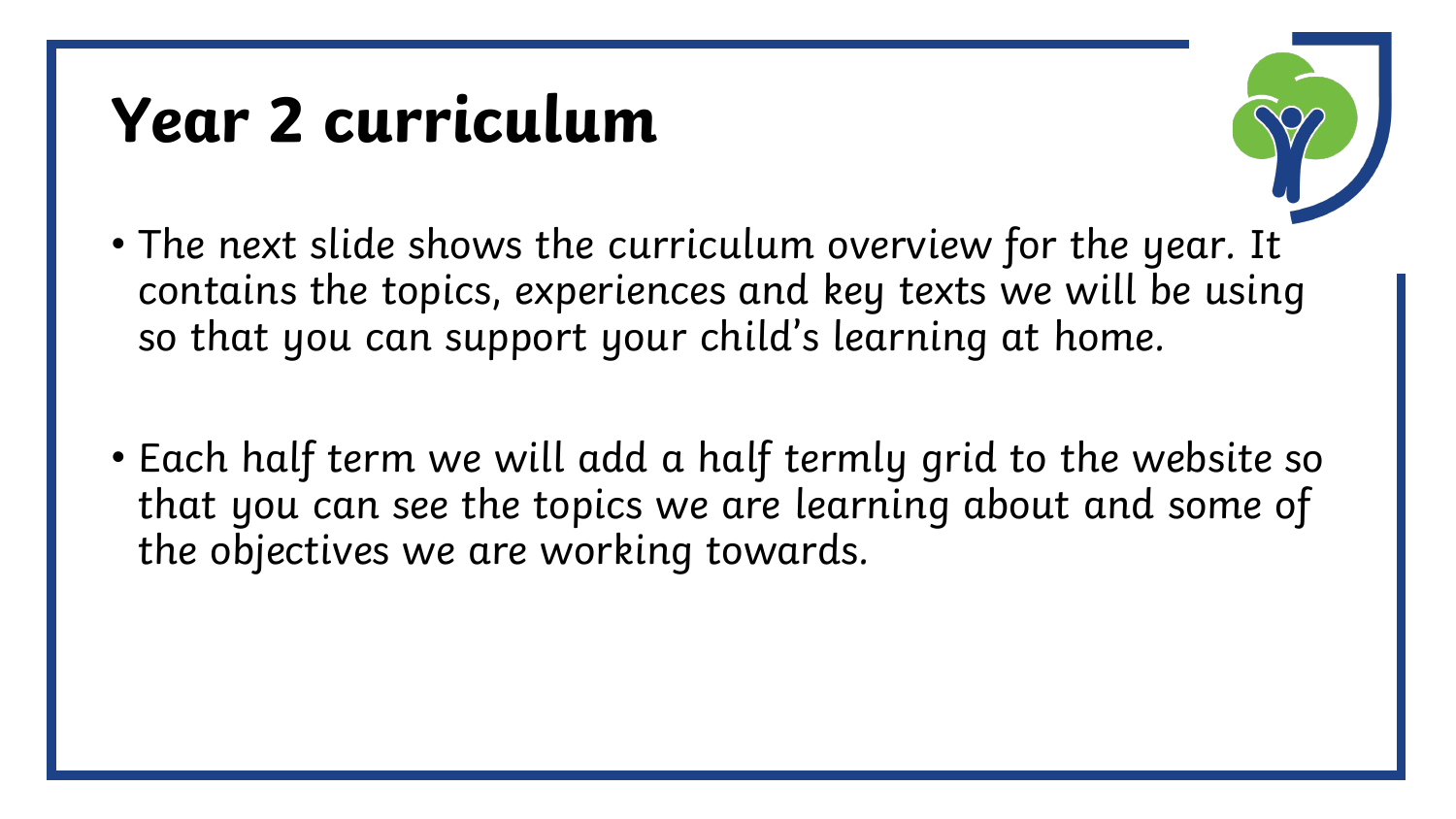

### **Year 2 Curriculum Overview**

| <b>Year 2 Curriculum Overview</b>                                                                    |                                                                                  |                                                                                           |                                                                             |                                                                                               |                                                                                              |  |  |  |
|------------------------------------------------------------------------------------------------------|----------------------------------------------------------------------------------|-------------------------------------------------------------------------------------------|-----------------------------------------------------------------------------|-----------------------------------------------------------------------------------------------|----------------------------------------------------------------------------------------------|--|--|--|
| Autumn 1                                                                                             | Autumn 2                                                                         | Spring 1                                                                                  | Spring 2                                                                    | Summer 1                                                                                      | Summer 2                                                                                     |  |  |  |
| What lives under the<br>sea?                                                                         | What happened once<br>upon a time?                                               | Would you like to live<br>in Africa?                                                      | What makes a great<br>explorer?                                             | What was life like in a<br>castle?                                                            | What is my local area<br>like?                                                               |  |  |  |
| Trip to Blue Planet                                                                                  | Nativity performance                                                             | African Drumming Workshop                                                                 | Green screen explorer role<br>playing                                       | Trip to Skipton Castle                                                                        | Visit to Cavendish Park map<br>making                                                        |  |  |  |
| The Enormous Crocodile.<br><b>Blue Planet Leaflet</b>                                                | Jack and the Beanstalk.<br>Letter of complaint from the<br>Giant.                | The Anansi Story.<br>How to trap an Alien.                                                | African experience recount.                                                 | The Owl who was Afraid of<br>the Dark.<br>Should Dragons be Kept as<br>Pets?                  | The Papaya that Spoke.<br>The Day the Crayons Quit                                           |  |  |  |
| Place value<br>Addition & subtraction                                                                | Multiplication & division<br>Shape, space & measure                              | Addition & subtraction<br>Fractions                                                       | Symmetry<br>Shape, space & measure                                          | Addition & subtraction<br>Multiplication & division                                           | <b>Statistics</b><br>Problem solving                                                         |  |  |  |
| Why is the Bible a special<br>book?<br>Sikhism: Guru Granth Sahib<br>Mental Health and<br>Wellbeing. | Good News - how news is<br>delivered in the Bible.<br>Living in the Wider World. | Jesus, friend to everyone.<br>Forest School.                                              | Easter symbols.<br>Islam: Eid.<br>Keeping Safe.                             | Why is the church such a<br>special place?<br>Judaism: Synagogues.<br>Healthy Lifestyles      | <b>Ascension and Pentecost</b><br>Relationships.                                             |  |  |  |
| Plants                                                                                               | Materials                                                                        | Habitats                                                                                  | Animals including humans                                                    | Working scientifically                                                                        | Healthy living                                                                               |  |  |  |
| E-safety and effective<br>searching                                                                  | Spreadsheets                                                                     | Coding                                                                                    | Learning to be creators                                                     | Questioning                                                                                   | Presenting ideas                                                                             |  |  |  |
| History<br>Seaside holidays in the past                                                              | Geography<br>Aerial photos and<br>perspectives.<br>Maps/compass direction        | Geography<br>Africa and the UK.<br>Human and physical<br>geography comparison.            | History<br>Famous explorers, including<br>Neil Armstrong                    | History<br>Life inside a castle                                                               | Geography<br>UK seas and capital cities.<br>Fieldwork around school and<br>local environment |  |  |  |
| Collage ice creams.<br>3D model jellyfish<br>Footprints in the sand.                                 | Observational drawing<br>Leaf rubbings.<br>Calendars.                            | Wax resist African art.<br>Paper weaving Kente cloth.<br>Brusho/collage African<br>sunset | Planets - marbling.<br>Rousseau habitats - mixed<br>media.<br>Moon Buggies. | Oil pastel dragon eyes.<br>Making 3D castles.<br>Felt hand puppets: stitching<br>and textiles | Observational drawings.<br>Clay bees.<br>Healthy snack making.                               |  |  |  |
| Numbers                                                                                              | Colours                                                                          | Celebrations                                                                              | Minibeasts                                                                  | Animals                                                                                       | Spanish Songs                                                                                |  |  |  |
| Charanga<br>Body percussion and pitch                                                                | Nativity.<br>Singing and performing                                              | Charanga<br>Rhythm and pulse                                                              | Charanga<br>Performing with<br>instruments/percussion                       | Charanga<br>Pattern, rhythm and pulse                                                         | Charanga<br>Timbre and texture<br>Accompaniments                                             |  |  |  |
| Invasion games: basketball<br>Gym - movement                                                         | Invasion games: football<br>Dance - movement patterns                            | Ball skills: netball<br>Gym - rolling                                                     | Net skills: tennis<br>Dance - movement patterns                             | Striking and fielding:<br>rounders<br>Gym - sequences                                         | Athletics - multi-skills<br>Dance - interpreting music<br>Sports Day                         |  |  |  |
|                                                                                                      |                                                                                  |                                                                                           |                                                                             |                                                                                               |                                                                                              |  |  |  |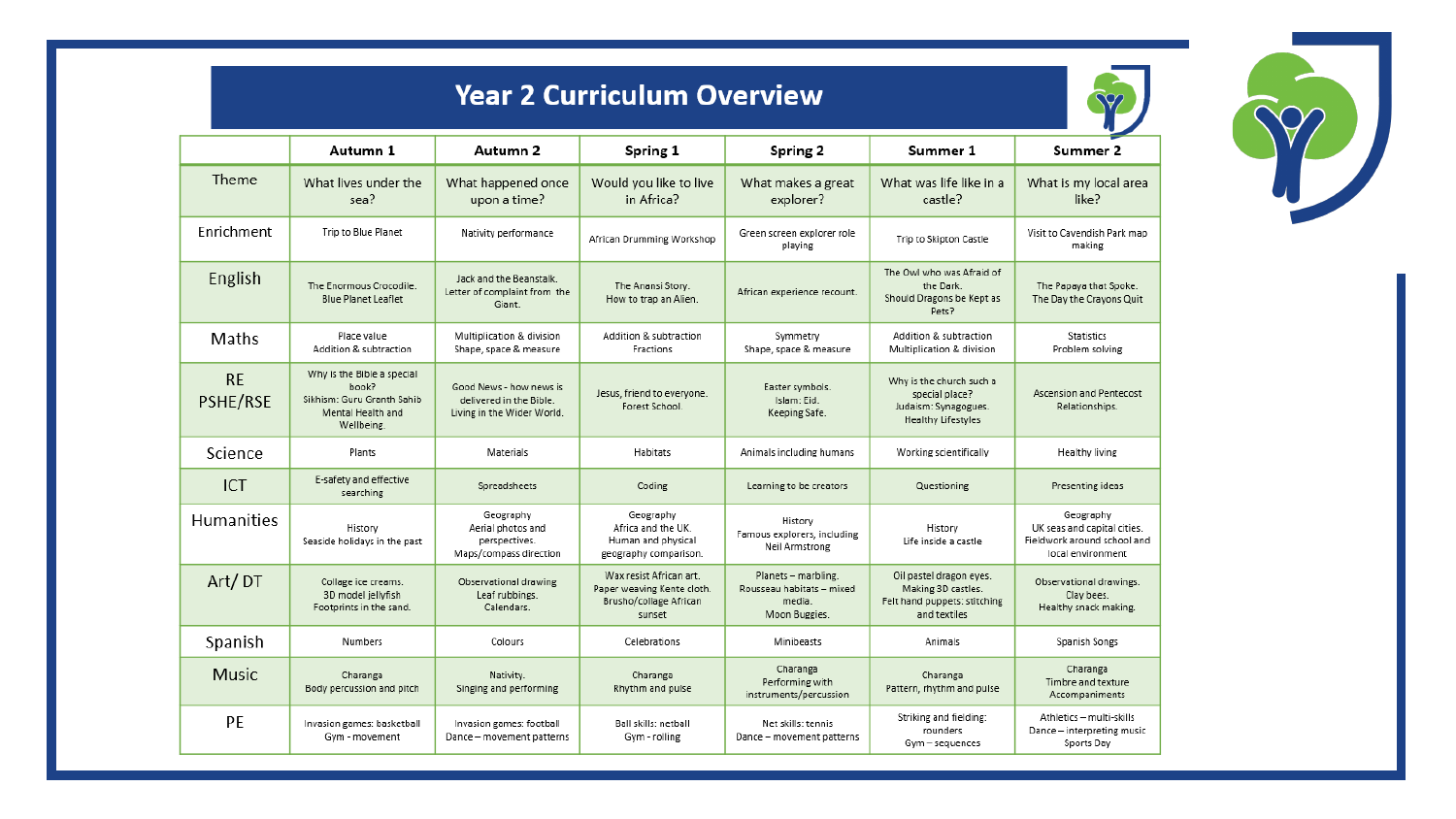#### **Enrichment**

#### Trip to Blue Planet

#### **Computing**

- Use technology purposefully to create digital content comparing the benefits of different programs
- E-safety

- Understand why The Bible is important to Christians and retell Bible stories
- Learn about other special books such as the Guru Granth Sahib and the Qur'an.
- Discuss expression of our emotions and health & wellbeing

#### **Science**

#### Plant life cycles

- Understand the needs of plants and growing our own beans
- Design and perform fair tests
- Make observations of growing plants
- Record results

#### Art/DT

- Make textured collages to create different ice cream toppings
- Footprints in the sand
- Create 3D jellyfish



### **Autumn 1 - Year 2**

#### What lives under the sea?

#### **English**

#### Reading

- Retrieve and record information from nonfiction over a wide range of subjects
- Reading with increasing pace and fluency
- Counting syllables and identifying rhyming words

Writing

- Holiday recount
- Poetry
- Character descriptions: The Enormous Crocodile
- Information text: non-chronological report on sea creatures

#### **Maths**

- Compare and order numbers from 0 up to 100; use  $\lt$ ,  $>$  and = signs.
- Use place value and number facts to solve problems
- Count in steps of 2, 3 and 5 from 0, and in tens from any number, forward and backward.
- Recognise odd and even numbers to 100 • Recall number bonds within 20
- Add and subtract numbers using concrete objects, pictorial representations and mentally, including two two-digit numbers and three one-digit numbers



#### **PE**

#### Basketball

- Develop throwing and catching skills
- · Participate in a team game
- Gymnastics
- . Perform different actions with control and consistency

#### **Music**

- Listen to, and appraise, various styles of music
- Choose sounds to represent ideas
- Explore percussion instruments
- Use instruments and body percussion to perform songs
- Rising and falling pitch

#### **Spanish**

• Numbers

#### **Humanities**

- Describe seaside holidays in the past
- Source information from photographs
- Understand the impact of the invention of steam trains

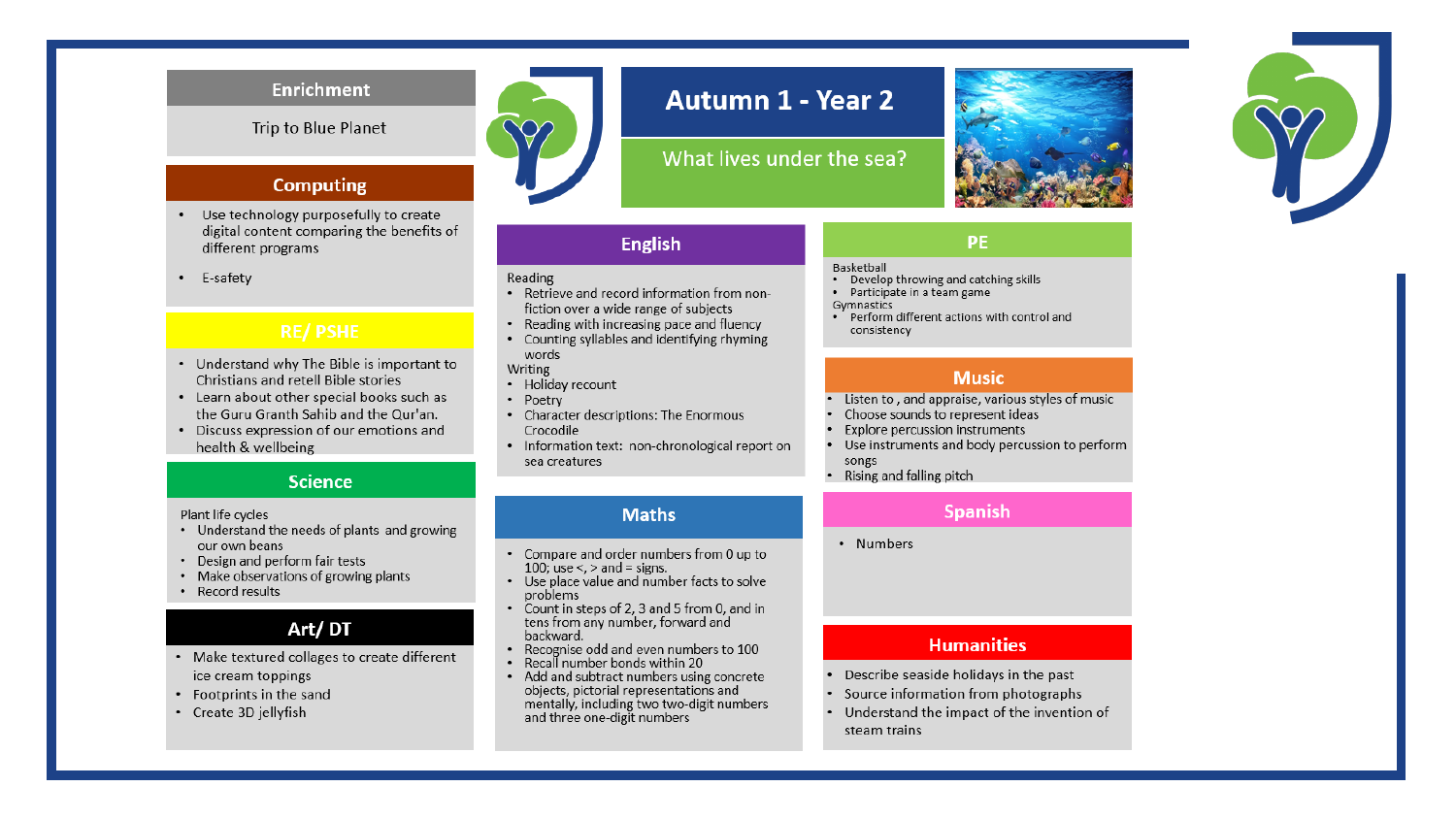### **Behaviour and expectations**

Our positive expectations are based around the school smiler system and the golden rules:

- **S**peak politely to everyone.
- **M**ove sensibly and quietly around the school.
- **I**nstructions should be carried out first time.
- **L**ook after other people's property carefully.



**E**verybody should be treated with care and kindness.

**R**emember to be in the right place at the right time with the right equipment.

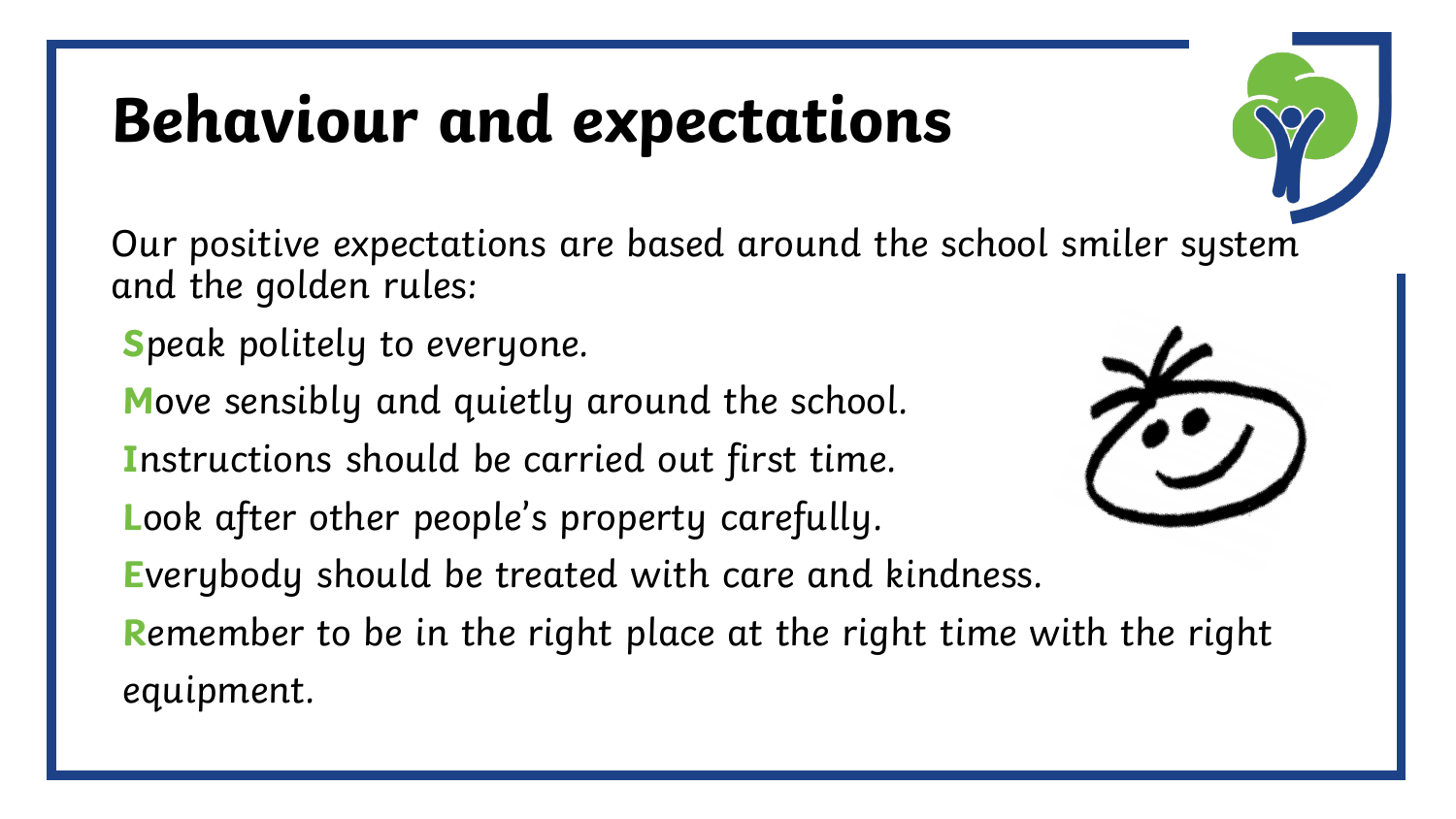### **Class Charter**

On our transition day we agreed promises for our behaviour over this year.

The class have agreed to these principles and rules as part of PSHE, based on our school expectations and ethos.

 $*$  In 2SJ we:

- ...treat every body fairly ...are kind
- $\ddot$  ... look after our school
- ... are ready to learn
- ... always try our best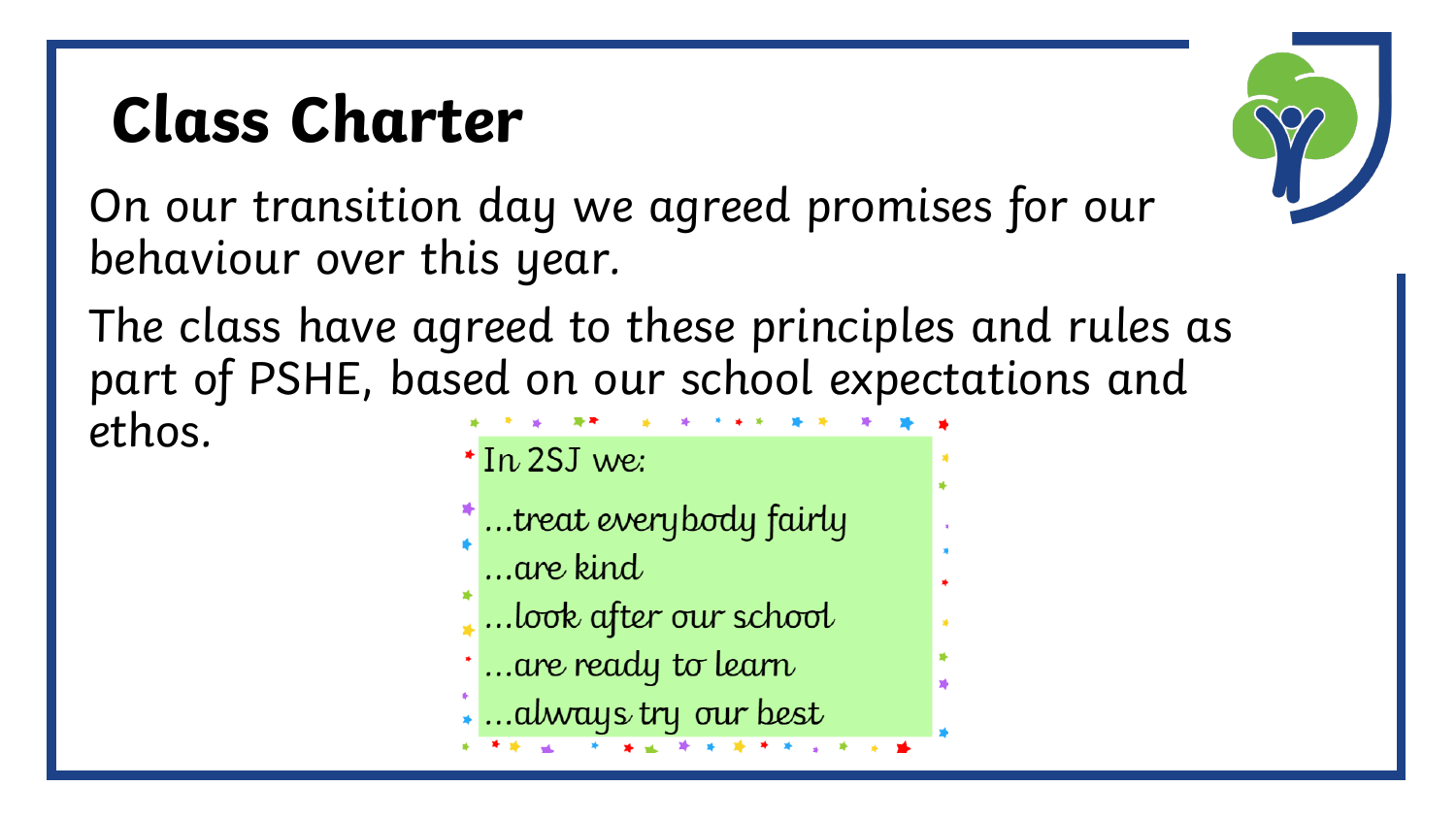### **Behaviour and expectations**



Children will be rewarded using SMILERS, house points and stickers.

Throughout the week, children are moved to the 'Golden Star' to show excellent behaviour or effort. We aim to have all children on the star by the end of Friday.

Gold Awards and SMILER certificates will be presented in our school celebration assembly on a Friday.Gold Award

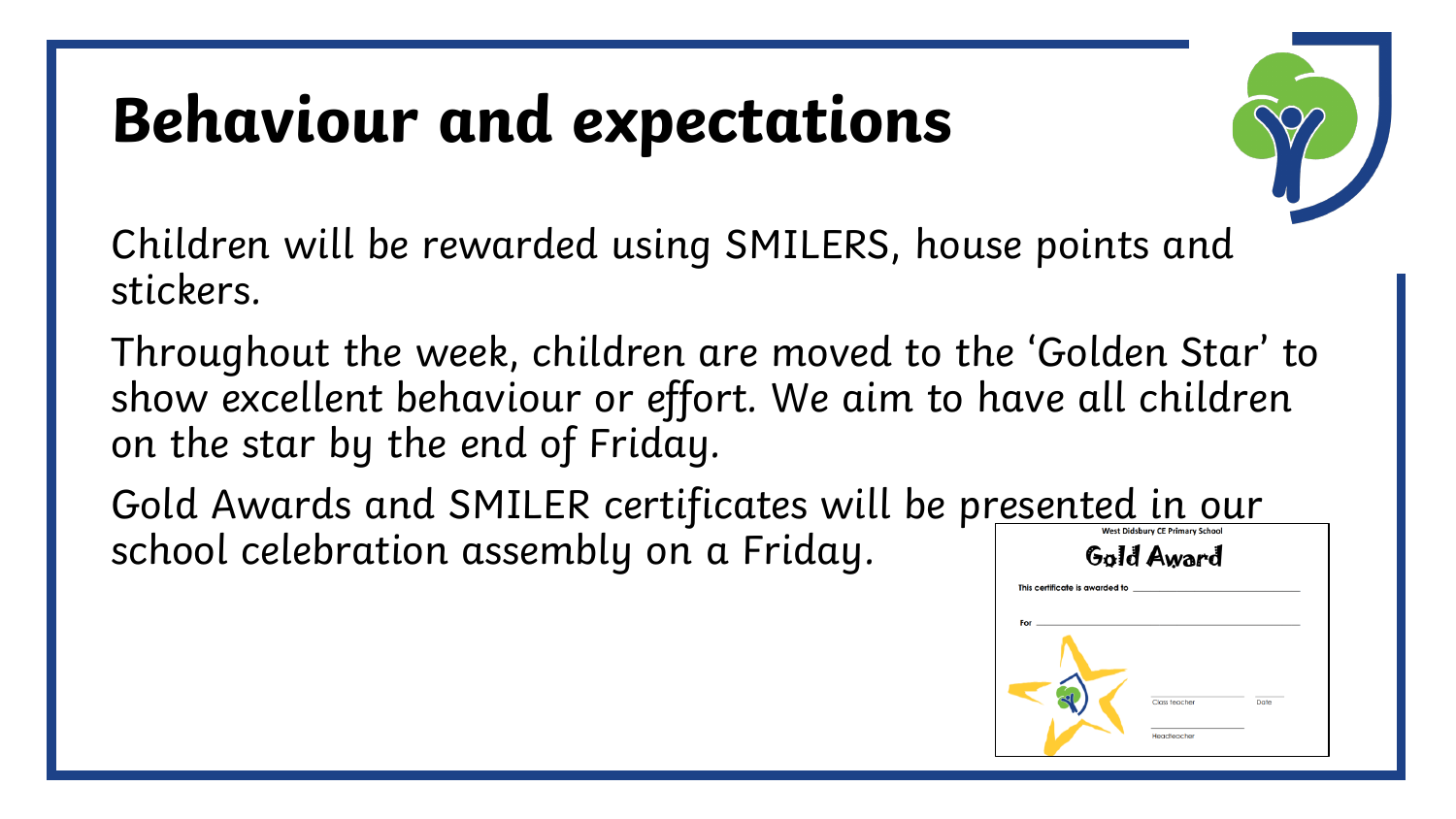

- PE is on Tuesday PM with PSP and with the class teacher on Wednesday (2SJ) and Thursday (2MR)
- Please make sure that children come into school wearing their full PE kit. This includes their house colour T shirt, navy joggers/leggings, a plain navy hoody/jumper and trainers.

### **Clothes with logos/pictures should not be worn.**

• Hair must be tied up for PE and children may not wear jewellery on any day.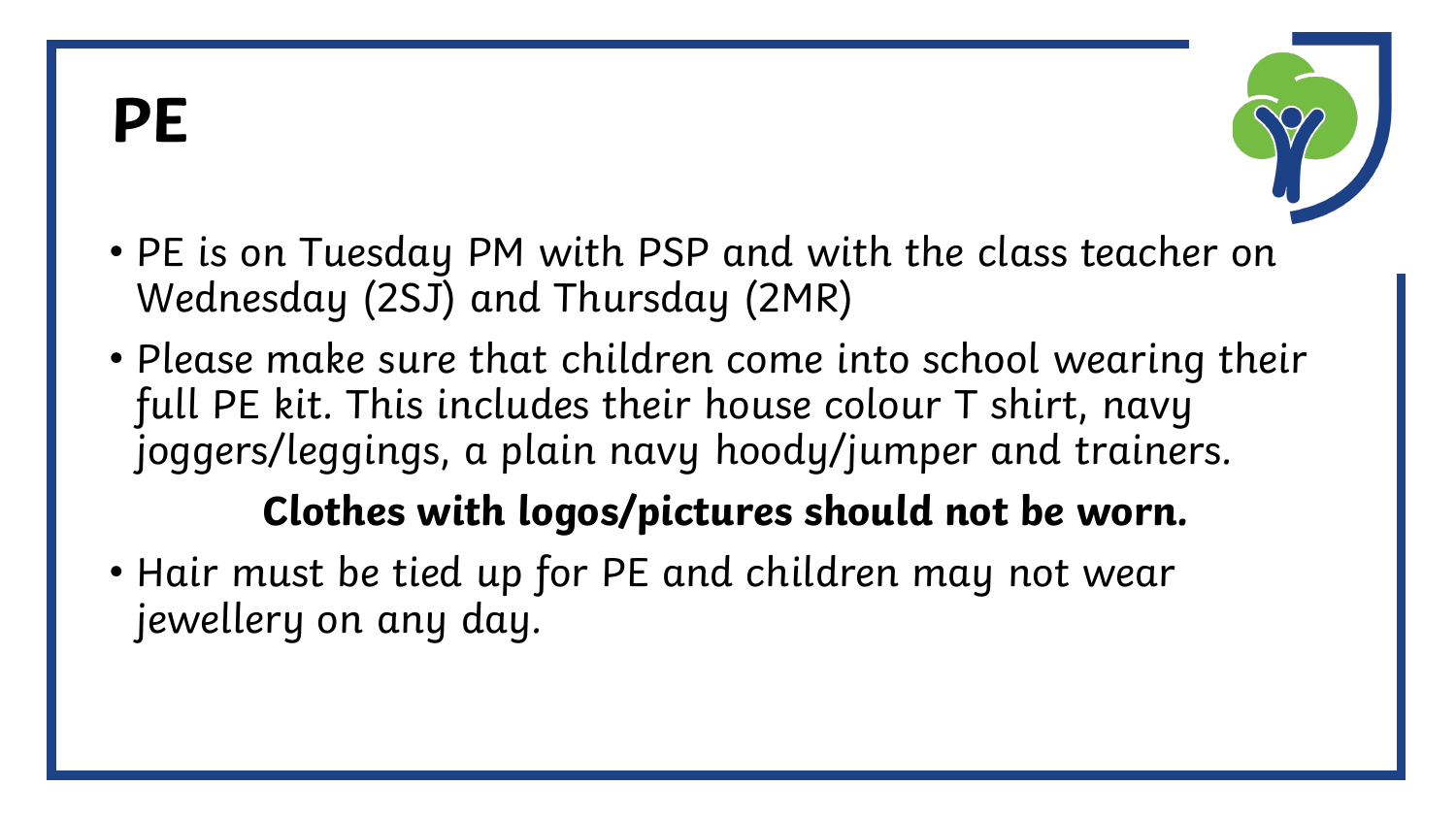### **Forest School**

We will have Forest School in the Spring Term

Letters will be sent closer to the time and will involve the children coming dressed in appropriate (warm!) clothing.



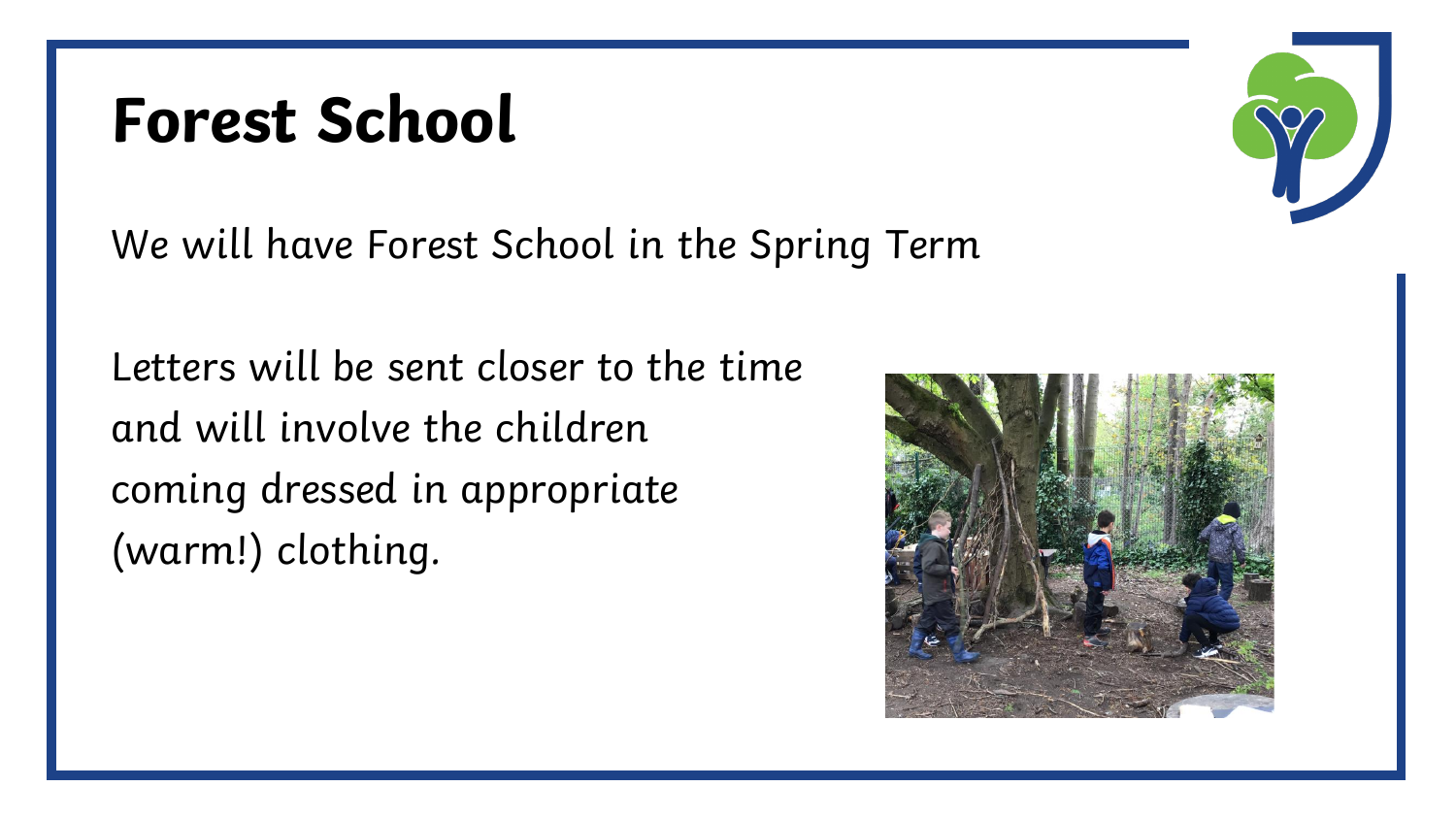### **Phonics/SPaG**



Due to COVID-19, we will continue to have daily Phonics lessons, building upon work learnt in Reception and Year 1.

The phonics screening assessment will therefore take place in the Autumn Term, after half term, having been missed in Y1.

After we have completed the screening, we will continue to support with phonics as needed and will commence our SPaG

sessions.



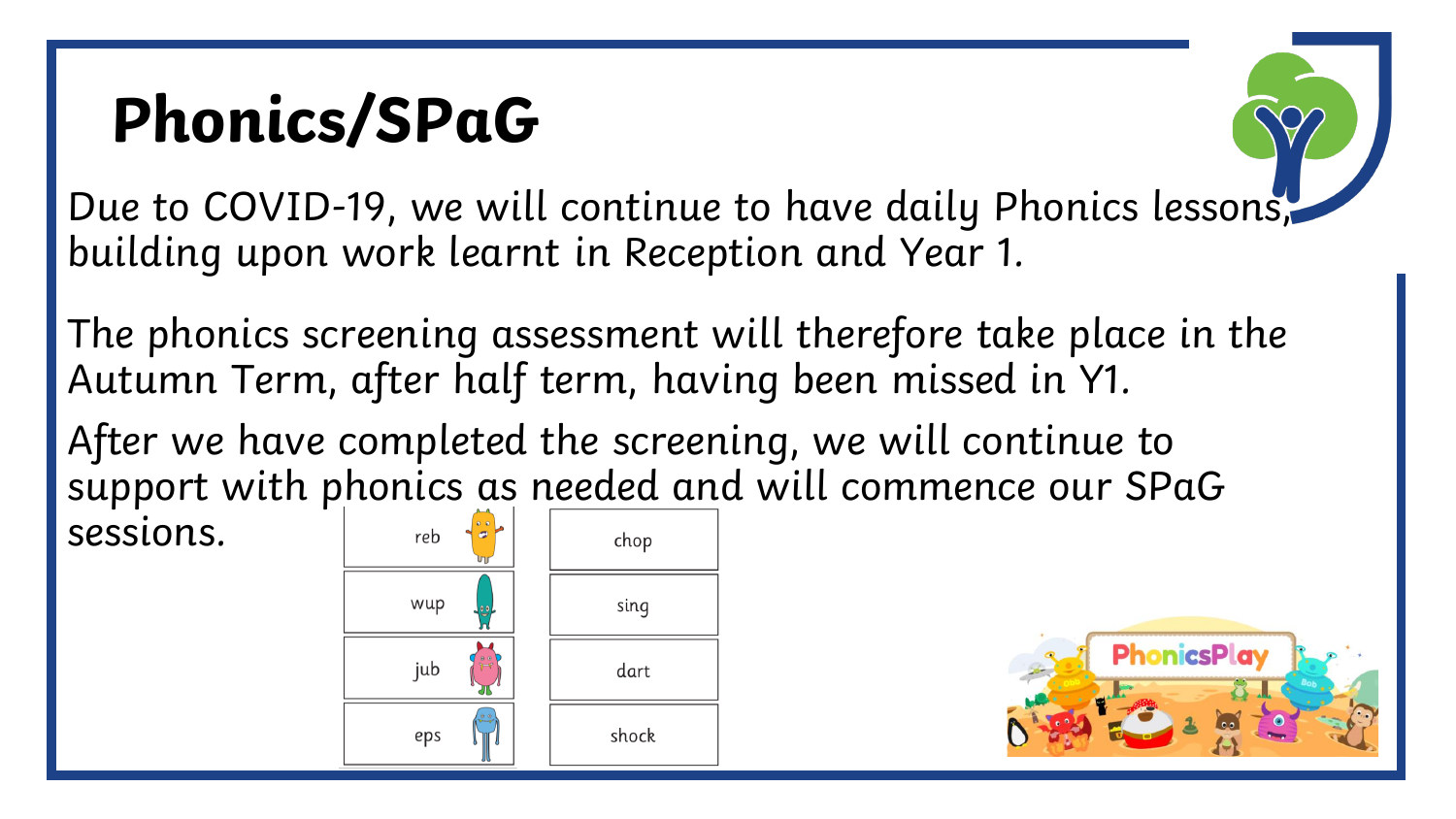### **SATs**



The SATs are nothing to worry about!

**We are waiting for confirmation and information from the DfE about these assessments. Once this is received there will be further information provided and a parent meeting will take place.** 

Usually the children sit 2 maths papers (arithmetic and reasoning), 2 reading papers and a SPaG test (spelling, punctuation and grammar) which involves a 20 question test and a spelling test of 20 words.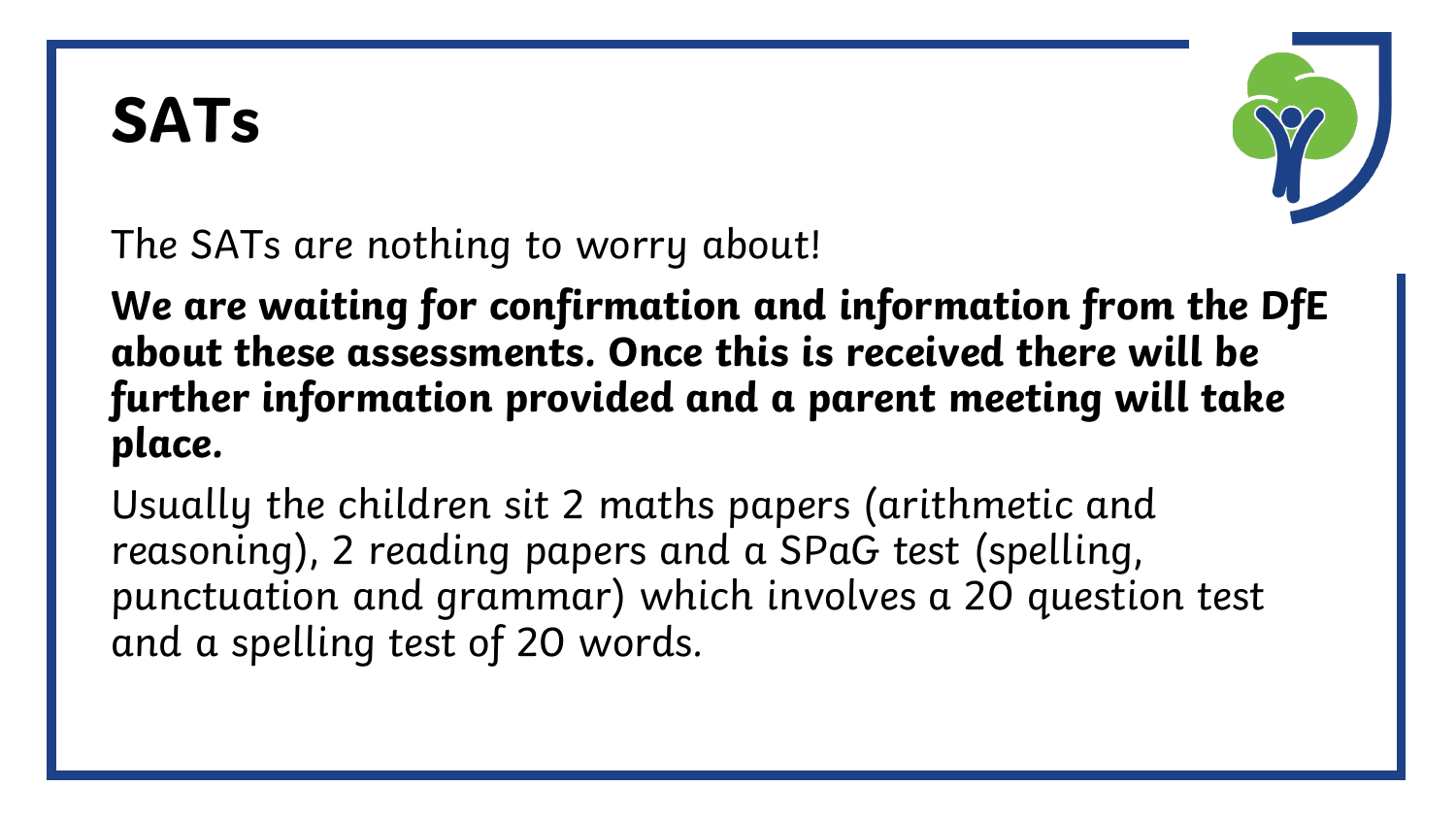# **Reading**



- Reading books are changed once a week on a specified day. All children have their change day indicated on the top of the reading record. If the child misses their day due to having forgotten their book, **it will be changed the following week**.
- Please make every effort to tick off the books read and write a small comment if needed.
- Listen to your child read every day if possible; little and often is best.
- Children are given 2 books to read at home. These books are meant to be at a level at which the child is comfortable, with the aim of building confidence.
- Guided Reading continues in Year 2, in which we read at a higher book band than that brought home. Children are also engaged in follow up reading activities and group reading sessions.

Children are read to every day by the class teacher or TA, with a focus on listening for pleasure.

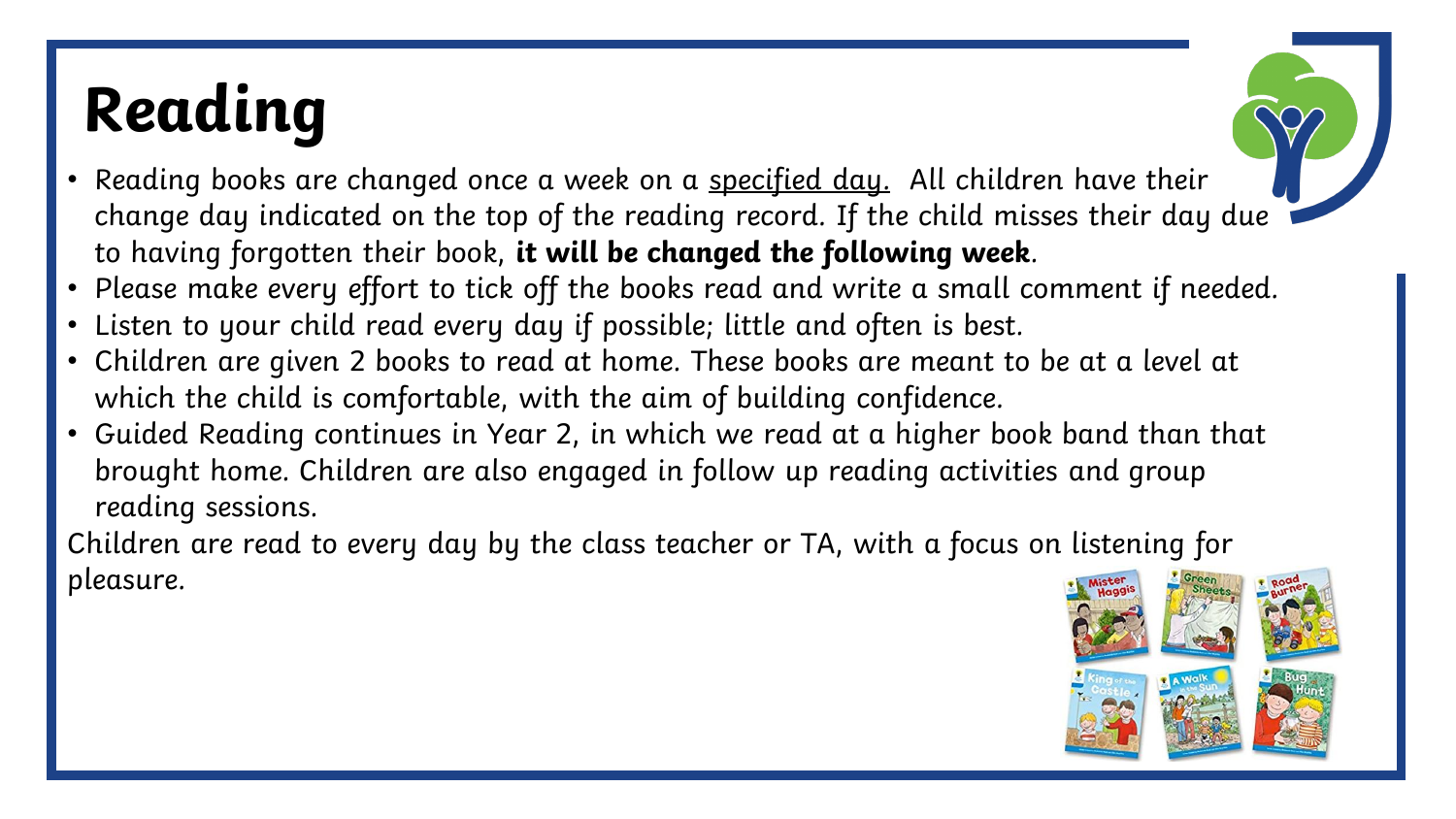### **Homework**

• Homework is posted on Seesaw on a Friday to be completed by the following Wednesday.

There will be 1 piece of maths and 1 piece of literacy work each week.

• Homework can be completed online or handwritten in the home learning journal, with a picture either posted on to Seesaw or emailed in to the class teacher.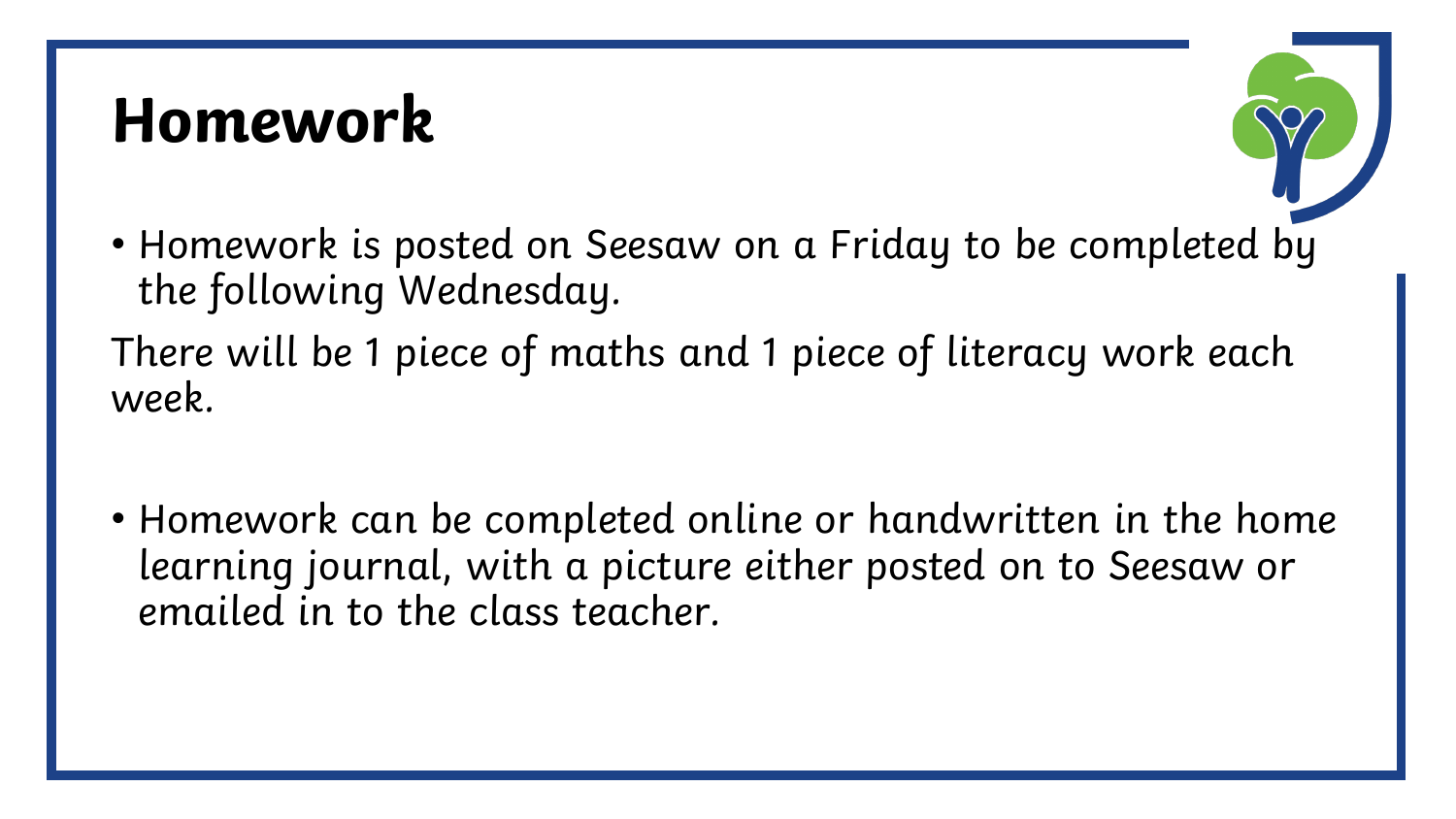# **The school day**

- The school day begins at 8.55am when the register is taken. Please make sure your child is in school on time so that they don't lose any learning time.
- The school day ends at 3.10pm, when children are to be collected from the classroom door. Please be patient with us whilst we get to know faces so that we can keep the children safe.

### **Lunches**

Lunch choices should be made in advance using the online booking system.

**This includes those children that have a packed lunch.**

![](_page_14_Picture_6.jpeg)

![](_page_14_Picture_7.jpeg)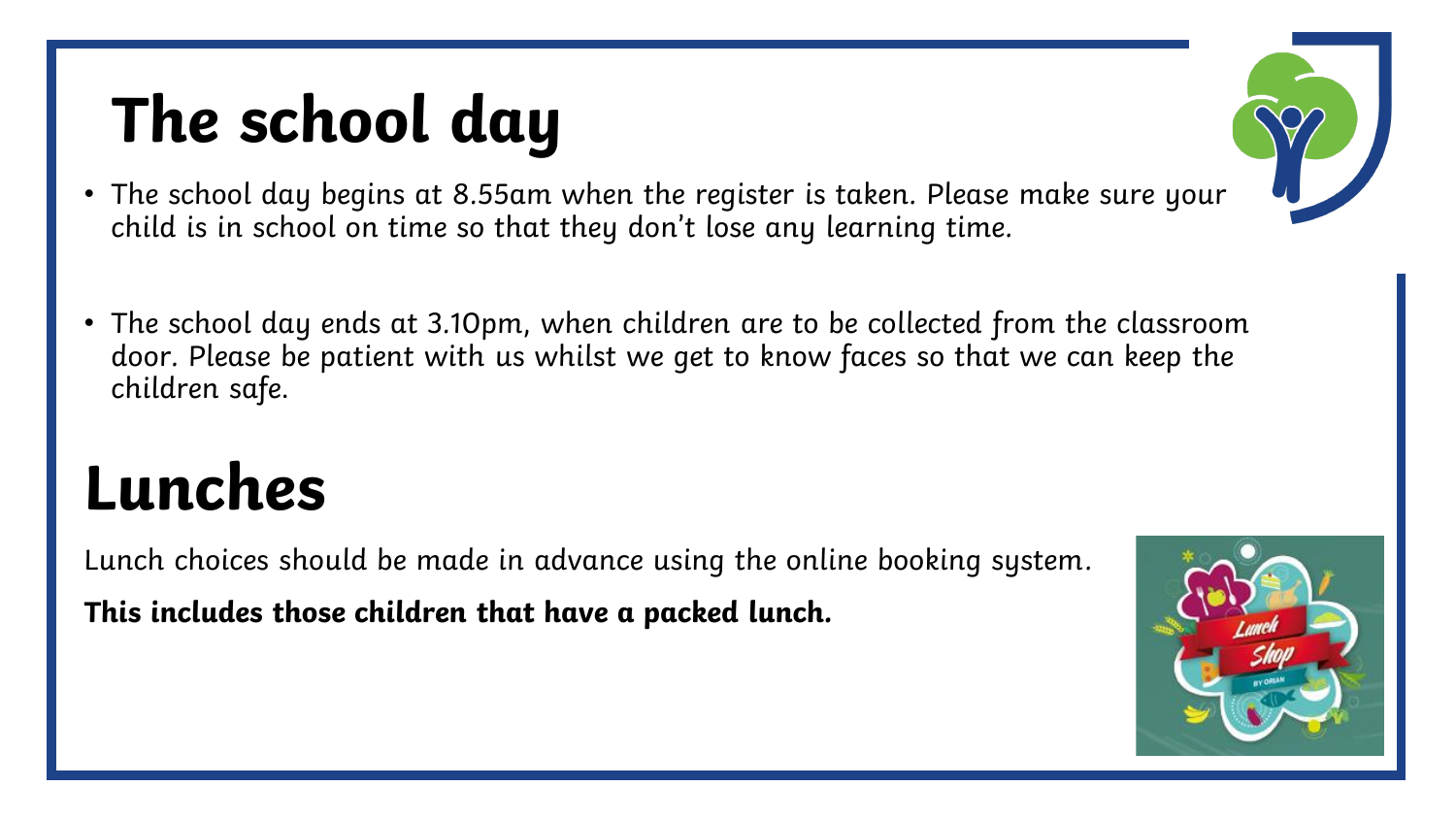![](_page_15_Picture_0.jpeg)

# **Timetable (subject to change)**

| Year 2                             | Monday                | Tuesday                         | Wednesday                                                      | Thursday               | Friday                                                      |  |  |
|------------------------------------|-----------------------|---------------------------------|----------------------------------------------------------------|------------------------|-------------------------------------------------------------|--|--|
| $9.00 - 9.15$                      | Roots and shoots      | Picture News in class           | <b>RE</b>                                                      | Hymn Practice          | Smiler Assembly /<br>Class Assembly / Gold<br><b>Awards</b> |  |  |
| 9.15-10.15<br>(1hr)                | Literacy              | Literacy                        | $10 \text{ am}$<br>Clerqy Worship                              | Literacy               | Literacy                                                    |  |  |
| 10.15-10.30<br>$(15 \text{ mins})$ | <b>SPaG</b>           | <b>SPaG</b>                     | <b>Break</b>                                                   | <b>SPaG</b>            | <b>SPaG</b>                                                 |  |  |
| 10.30-10.45                        | <b>Break</b>          |                                 |                                                                | <b>Break</b>           |                                                             |  |  |
| $10.45 - 11.05$<br>(20 mins)       | <b>Guided Reading</b> | <b>Guided Reading</b>           | <b>SPaG</b><br><b>Guided Reading</b>                           | <b>Guided Reading</b>  | <b>Guided Reading</b>                                       |  |  |
| 11.05-12.00<br>(55 mins)           | <b>Maths</b>          | Maths                           | <b>PE</b>                                                      | <b>Maths</b>           | <b>Maths</b>                                                |  |  |
| 12.00-1.15<br>(1 hr 15<br>mins)    |                       | Lunch Time                      |                                                                |                        |                                                             |  |  |
| $1.15 - 2.30$<br>(1hr 15 mins)     | <b>Science</b>        | SJ/MR - PPA<br>PE with Jess PSP | 3 x 40-minute slots<br>Carousel<br>10 children from each class | SJ - ECF time<br>Topic | PSHE/Art<br>Alternate weeks                                 |  |  |
|                                    | Library               |                                 | per group                                                      |                        |                                                             |  |  |
| <b>BREAK-10</b><br>mins            |                       |                                 | Spanish/Reading<br>(1)<br>aloud/Playtime                       |                        |                                                             |  |  |
| 2.40-3.10                          | <b>Phonics</b>        | <b>Handwriting</b>              | (2) Computing<br>(3) Music                                     | <b>Phonics</b>         | Reading aloud                                               |  |  |
| (30 mins)                          | Reading aloud         | Reading aloud                   |                                                                | Reading aloud          |                                                             |  |  |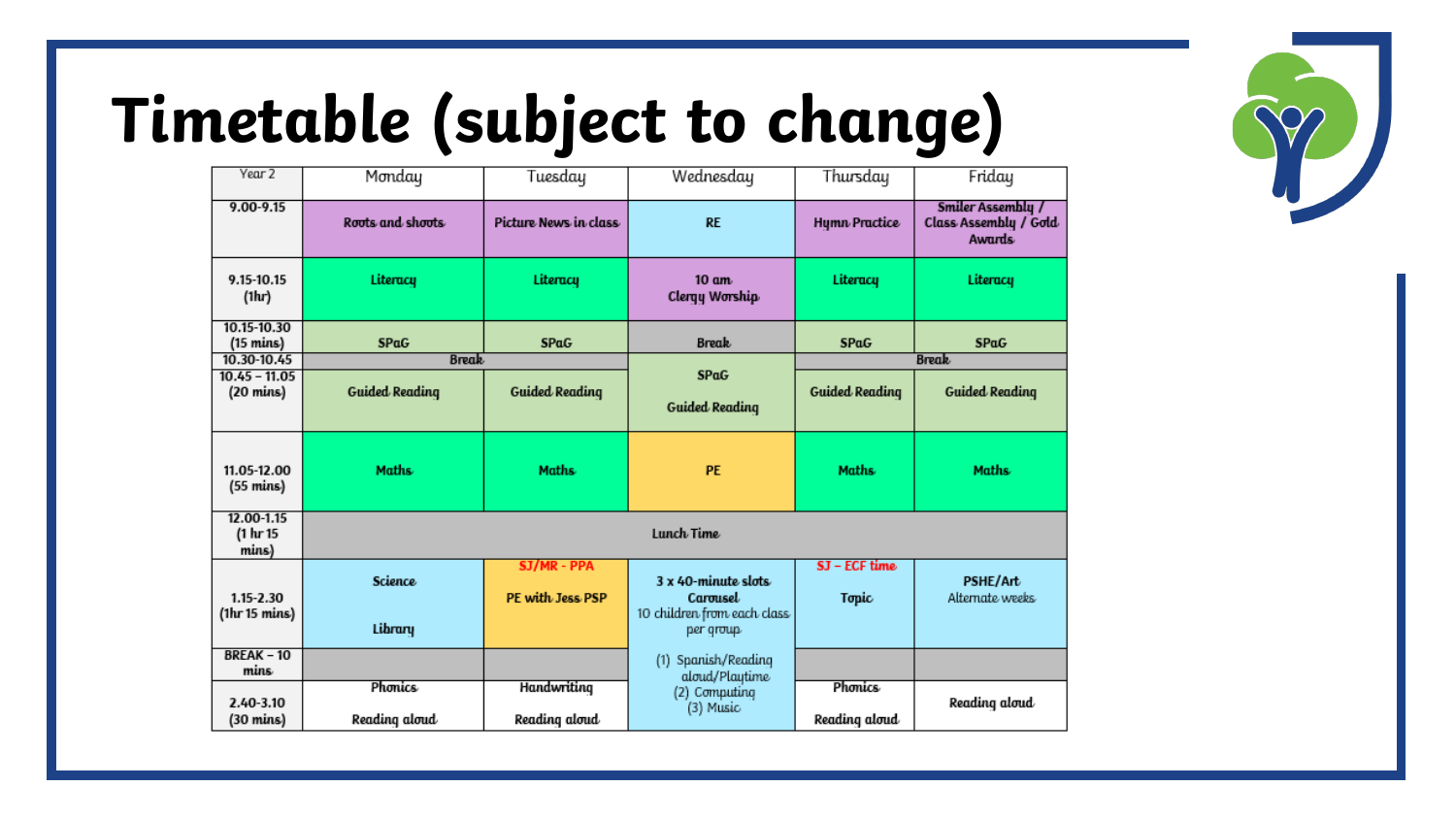## **Equipment**

- Please send your child to school with a named water bottle. These will be sent home every day for cleaning/refilling.
- Please avoid the temptation to buy big bags as we have no room in the cloakroom to accommodate these. The school book bag is best and allows for A4 work to fit inside neatly. Please have no more than 1 small keyring on the bag.
- Please make sure all property is named.
- Please send your child in with a coat or waterproof every day. We do play out in the rain! Sun cream can be sent in the warmer weather.
- Polite reminder toys or collector cards
- (e.g. football cards/ Pokémon) are not allowed in school.

![](_page_16_Picture_7.jpeg)